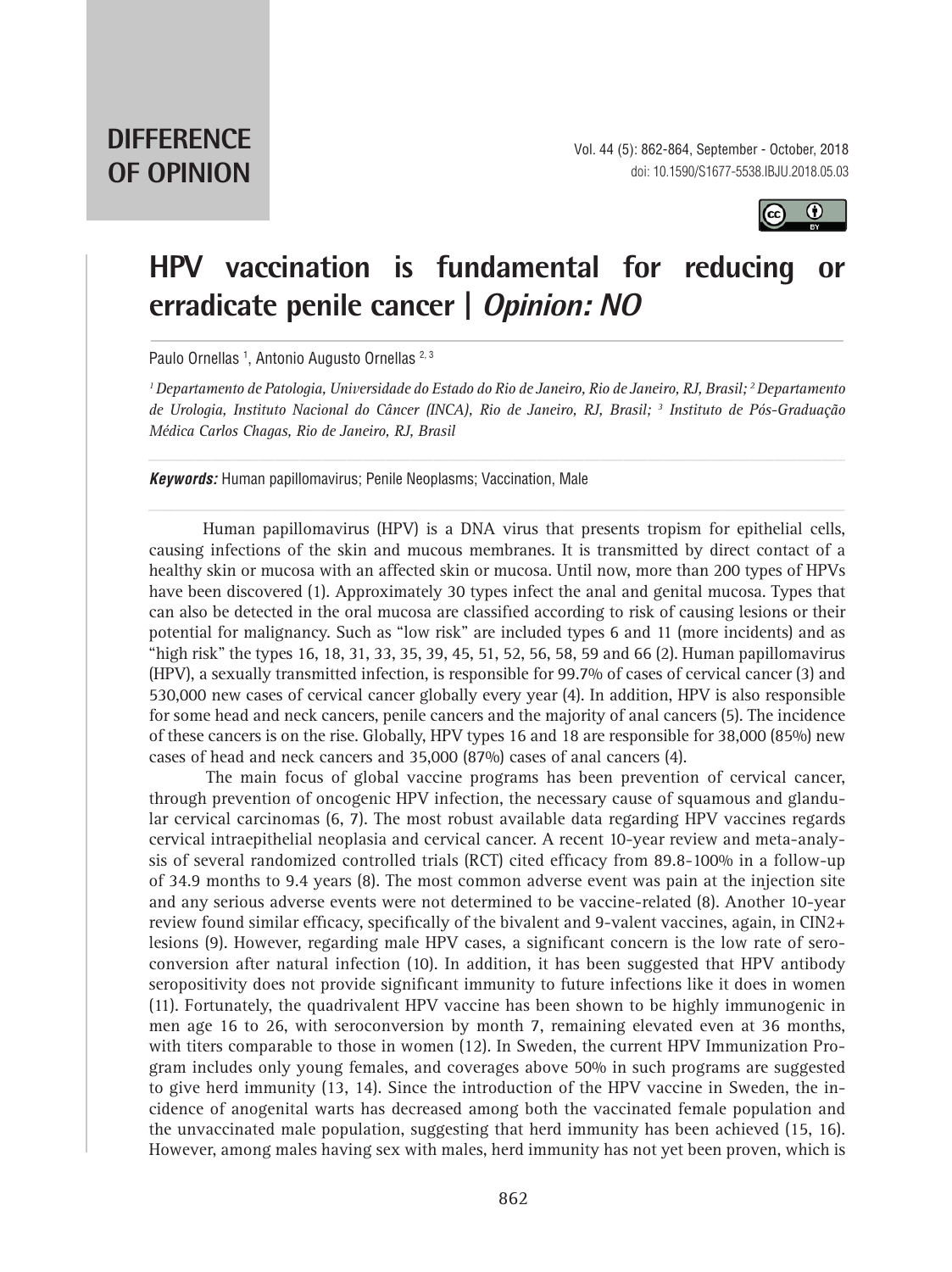why a recent modeling study recommended targeted prevention strategies to reach this population (17).

Penile cancer is a heterogeneous disease with respect to HPV infection, with the association with penile infection dependent on the histology (18, 19). It is uncertain whether cancers involving HPV infection have better survival profiles than cancers without HPV infection. In a study with 82 penile cancer patients, 30.5% of tumors had HPV DNA, with HPV 16 being the most prevalent. This study demonstrated no association between HPV negative and positive patients when considering lymph node metastasis (P=0.386) and 10 year survival rate (68.4% vs. 69.1%; P=0.83) (20). In another study with 29 patients with invasive squamous cell carcinoma of penis (SCCP), 31% of tumors had either HPV-16 or HPV-18 DNA. This study found no difference between HPV negative and positive patients in terms of nodal metastasis or survival even after adjustment control for tumor stage (21). However, these results differ from another which examined HPV status as a prognostic indicator in 171 penile cancer patients. In this study, high-risk HPV DNA was found in 29% of tumors, with 76% containing HPV-16. High-risk HPV was associated with improved 5-year disease-specific survival (78% vs. 93%; P=0.03). Additionally, high-risk HPV was an independent predictor of disease specific mortality in multivariate analysis [hazard ratio (HR), 0.14; 95% CI, 0.03–0.63; P=0.01] (22). Regarding all these studies, we can notice that the presence HPV DNA in SCCP is not much higher than 30 %. It means that approxima-

## **REFERENCES**

- 1. Haedicke J, Iftner T. Human papillomaviruses and cancer. Radiother Oncol. 2013;108:397-402.
- 2. Bocardo, E, Villa, L.L. Vírus e Câncer, capítulo 13; em Oncologia Molecular; Carlos Gil Ferreira e José Cláudio Casali da Rocha (editores), Rio de Janeiro: Atheneu; ed. 2. 2010; p. 183-4.
- 3. Walboomers JM, Jacobs MV, Manos MM, Bosch FX, Kummer JA, Shah KV, ET AL. Human papillomavirus is a necessary cause of invasive cervical cancer worldwide. J Pathol. 1999;189:12-9.

tely 70% of patients with SCCP will still have the disease even if all males received the vaccine. SCCP have a low association with HPV, whereas warty/basaloid cancers are strongly associated with HPV (23). In addition, preliminary data indicate a prevalence of 54.6% of HPV cases among the Brazilian population aged 16 to 25 years, 38.4% of which are of high risk for the development of cancer (24). he infection can manifest itself in two ways: clinical and subclinical and it is estimated that only about 5% of people infected with HPV will develop some form of manifestation (25). As penile cancer accounts for only 2.7% of male malignancies in Brazil (26), we can roughly estimate that few patients with HPV will develop penile cancer. Among HPV positive patients, those with high-risk HPV would be more likely to develop penile cancer.

Therefore, the male public HPV vaccination is a good measure to prevent not just cervical cancer but some head and neck cancers, some penile warts and the majority of anal cancers. However, it is not clear if it will be enough to eradicate or reduce the prevalence of penile cancer. Increased patient education along with prevention strategies such us condom use, hygienic measures, smoking cessation, and avoidance of chronic inflammatory states can have considerable impact on pathogenesis of pre-cancerous lesions of the penis. Although, the adoption of HPV vaccination has led to some success in female HPV-related cancers, the results are yet to be elucidated in the male population. It is necessary further long-term studies to declare that HPV vaccination is effective against SCCP.

- 4. [No authors]. Human papillomavirus vaccines: WHO position paper, May 2017. Wkly Epidemiol Rec. 2017;92:241-68.
- 5. Parkin DM, Bray F. Chapter 2: The burden of HPVrelated cancers. Vaccine. 2006;24 (Suppl 3):S311-25.
- 6. Koutsky L. The epidemiology behind the HPV vaccine discovery. Ann Epidemiol. 2009;19:239-44.
- 7. Bouvard V, Baan R, Straif K, Grosse Y, Secretan B, El Ghissassi F, ET AL. WHO International Agency for Research on Cancer Monograph Working Group. A review of human carcinogens--Part B: biological agents. Lancet Oncol. 2009;10:321-2.